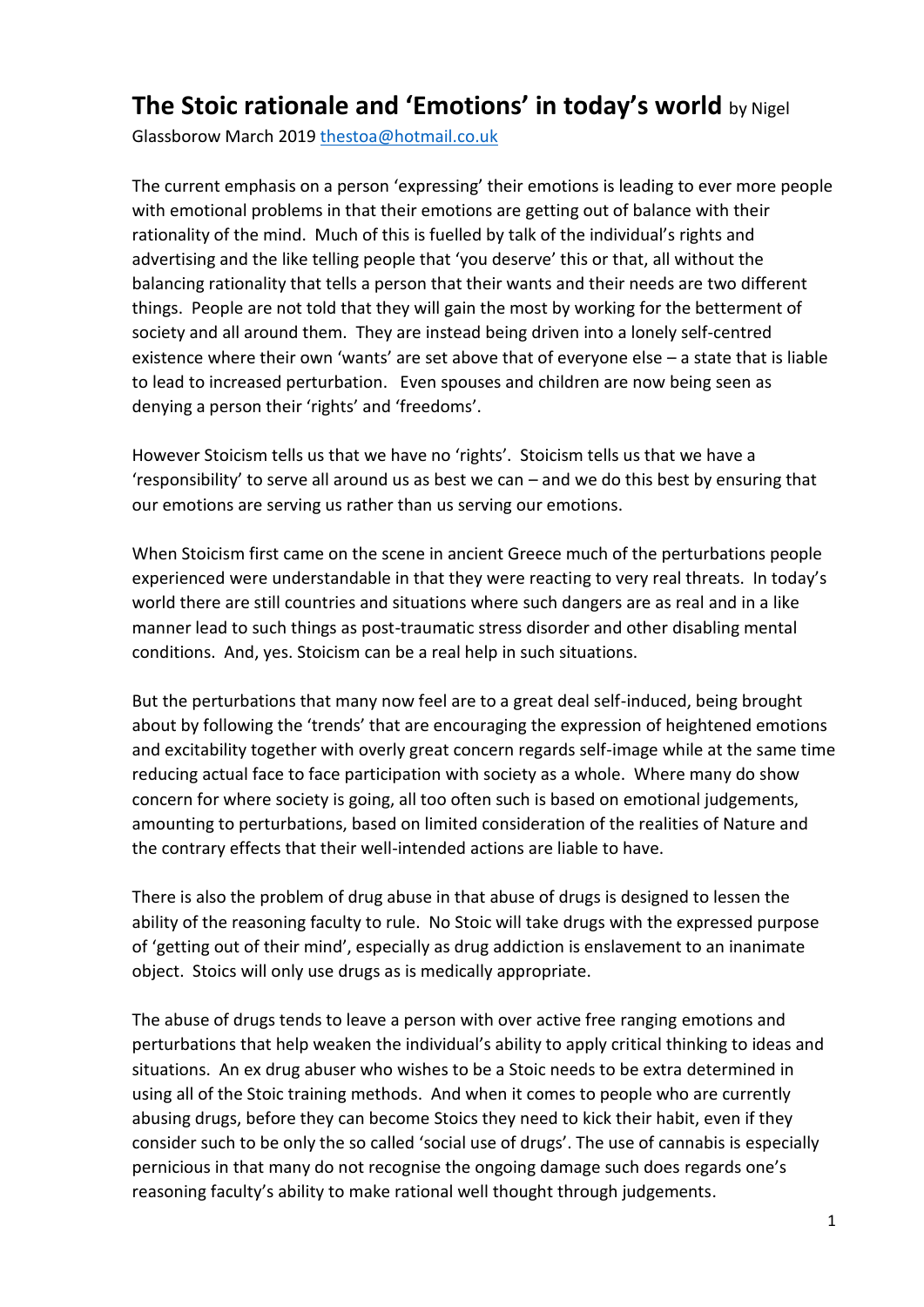All of which is why Stoicism overcomes perturbations by looking to Nature, wisdom and knowledge in a rationally thought out manner while ensuring that any natural emotion is answerable to a sound mind governed by a free reasoning faculty. That is, a reasoning faculty that is free in that it is not in thrall of the emotions or to external factors, but is able to make judgements as a judge does. That is, with dispassionate consideration of any situation and its context regards self and society as a whole, whereby the 'judge' will not be 'bribed' by any false emotional promise of some questionable benefit that some 'external' may appear to offer.

The 'judge' will make judgements about emotions and choose to allow such to run their course provided the emotions remain answerable to the rule of reason, where such reason has a sound grounding, such as a grounding based in the Stoic beliefs, metaphysics, principles and teachings.

The trained Stoic ensures that their emotions will not be allowed to run totally wild and free of the reigns of the trained reasoning faculty. It is to be ensured that the rational and the emotional aspects of one's thought processes work together in a balanced manner just as a rider and a horse work together as one to complete their journey, where the rider holds the reins and the horse provides the drive.

And in holding the reins, the experienced Stoic ensures that all of their actions, together with their appropriate emotions, will be of benefit to their family, friends and society as a whole and will be appropriate to their roles in life.

Through such is to be found 'eudaimonia'.

Through putting self and one's emotions first is to be found a shallowness of life and perturbation.

The word 'emotion' is used in many Stoic circles today as a direct translation of the Stoic use of the Greek word 'pathos'. This causes many to question the Stoic apparent stance of rejecting all emotions, whereas in fact Stoicism positively encourages what are called 'eupathos' and natural 'affections' etcetera – all of which come under today's catch-all terms 'emotions' or 'feelings'.

Looked at properly it is to be seen that within Stoic writings of old the word 'pathos' with no prefix or suffix is being restricted to talk of 'bad' and/or inappropriate feelings when in fact the Greek 'pathos' simply means 'feelings' – be they good or bad. This use of a single word can cause some confusions, especially if looking at the rationale to be gained from studying the whole of Stoicism.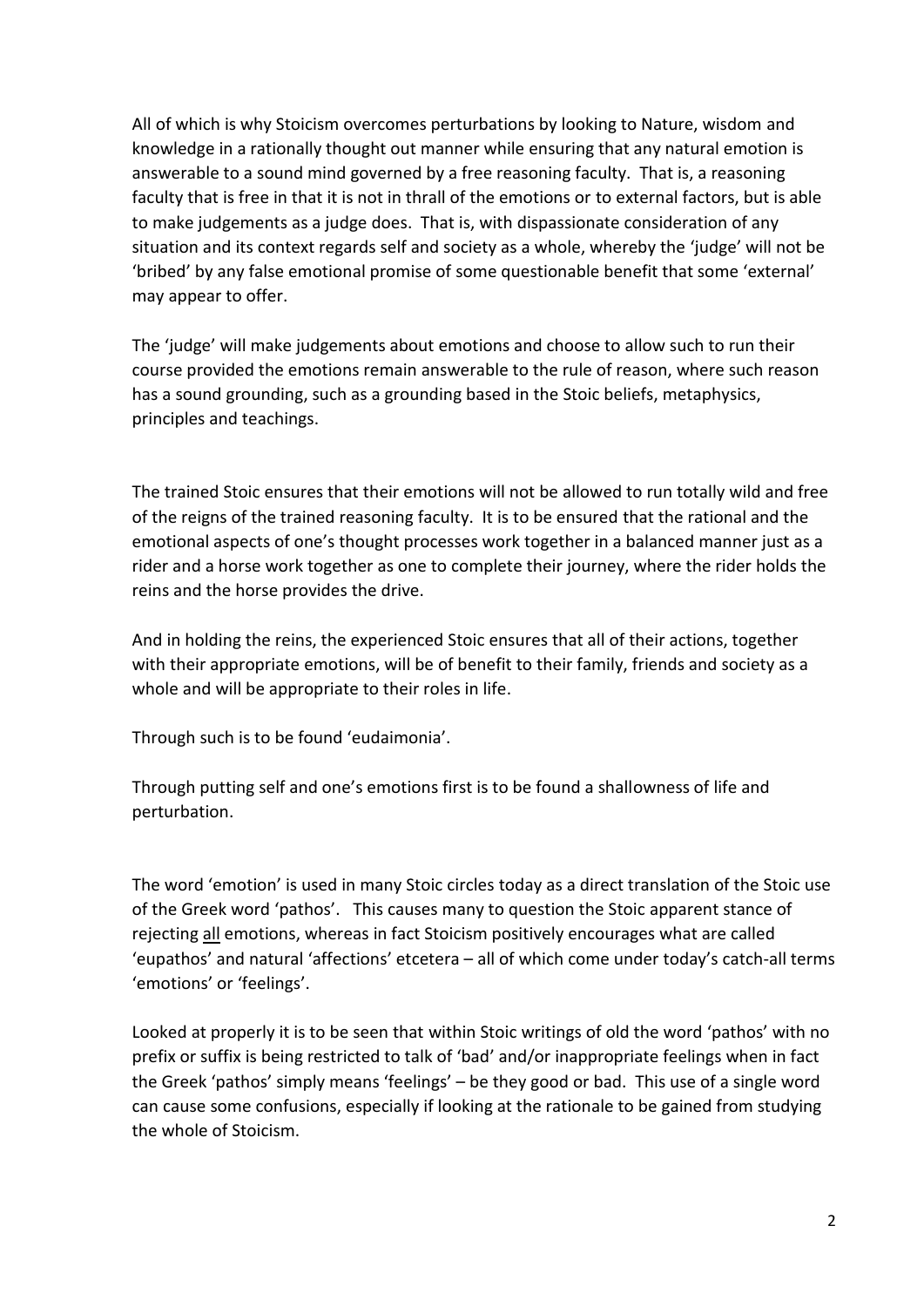*But as we have a most excellent rule for every phase of life, to avoid exhibitions of passion* [pathos]*, that is, mental excitement that is excessive and uncontrolled by reason* [136 XXXVIII. Cicero's De Officiis]

*Zeno's definition, then, is this: "a perturbation" (which he calls a pathos) "is a commotion of the mind repugnant to reason, and against nature."* [The Tusculan Disputations, by Marcus Tullius Cicero Book 4. On Other Perturbations Of The Mind.]

Elsewhere, in discussing the Stoic view, Cicero differentiates between 'perturbations' and 'emotions' in general, where 'perturbations' are 'emotions' of a particular quality. As the use of words such as 'passion' (pathos) and 'emotions' have such a crossover in meanings today, so as to avoid ongoing confusion I now follow Cicero's lead and here talk of 'perturbations' and 'emotions' where 'perturbations' will refer to the undesirable feelings that much of the Stoic training seeks to avoid. Perturbations are emotions that are excessive, violent, aggressive and inappropriate and beyond the rule of our will. They tend to be antisocial and lead to actions that are contrary to a life lived in accord with Nature. They can be perturbations of overly heightened and apparently 'pleasurable' excitement or of fear, anger and the like – that is, perturbations relating to feelings of 'attraction' or of 'aversion'. Perturbations are a sign of an unsound mind and so are definitely something that the Stoic wishes to avoid.

Emotions in general are not just internal mental states but are seen as states that are felt as inner movements within the body and are to be seen in the physical stance, body language and facial expressions of the individual. Quite literally an 'emotion' is a visible physical outer expression of the inner 'feelings' that a person is experiencing – which is why Cicero talks of avoiding *'exhibitions of passion'*.

Much of the Stoic rationale is based on a 'what you see is what you get' approach. As a result thoughts are seen to be physical actions/interactions that can be recognised by their physical manifestation and from such physical appearance is to be ascertained what their character is.

And generally our actions manifest as having the character of being rationally led, being led by healthy rational emotions and instincts or of being driven by irrational perturbations that are out of control.

The Stoics of old looked to the inner 'feelings' as being the internal bodily feeling of being attracted to something, the internal bodily feelings of aversion, together with other such bodily feelings of inner movement that are common reactions to some thought or perception regards something 'external' where such 'feelings' are to be felt in the gut, the chest or elsewhere in the manner of feelings that can still be recognised today.

The Stoic rationale tells us that emotional feelings are not just mental happenings, but they are the body as a whole being affected according to the nature and strength of the feeling.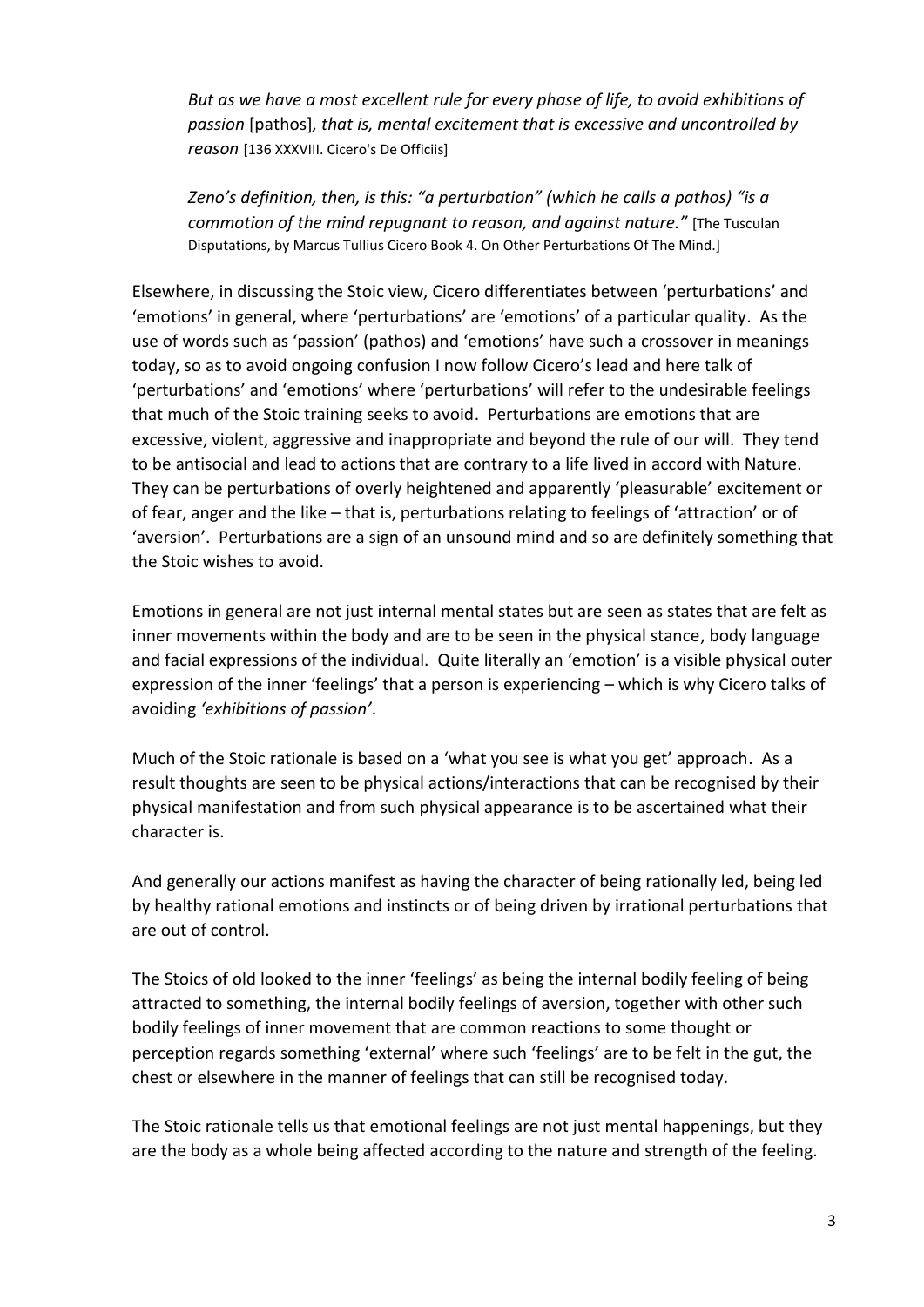Many such feelings are simply the result of our natural instincts reacting to receiving impressions of the external world through our senses. In fact modern sciences show that we have need of such sensitivity to feelings if we are to manage to get on and live life. They provide the drive necessary to get on with life.

By way of the technical language of modern psychology, some talk of emotion/inner feeling as 'affect'. Here 'affect' relates to how an object or situation impacts a person – either through the input of their memory banks or directly in the present moment. Such a sense of 'feeling' is a part of our nature as human animals and is the reaction we feel as our animal self tries to assess our relationship to the ever changing flow of information that our senses are feeding us. Such feelings are the affect that the outside world has on us through the input of our senses. The feelings that this induces in us are based on processes in the brain and nervous system that make judgements and choices faster than our conscious reasoning faculty can. They are to some extent part of our survival instincts whereby we can react to outside events as quickly as is possible. We are forever playing catch-up with any choices that our body makes before our conscious reasoning faculty has a chance to fully assess the situation.

Naturally, such 'affect' is ongoing and as such the 'feeling' part of our consciousness is using our brain at the same time as is our reasoning faculty. So, as science is telling us, we are constantly living a life that is a balance between the choices that our 'feelings' make and the choices that our 'reasoning faculty' makes.

As it is, much can be left to the reactions to our sensory input in that the brain and body are designed to work with such in that we are by nature habituated to react appropriately in accord with our nature as human animals. Basically we live much of life at the behest of the impressions that impinge our mind together with our instincts and our nature as social human animals.

There are however many things that can fool or pervert our instinctive reaction to life.

There is the classic example of a shadow of a bush being mistaken for the shadow of wild animal lying in wait. Through this it may be seen that our senses do not always serve us well. For instance, it is known that we have a blind spot in our eye and it is only through moving the eye that we can fill in the gap in our vision by overlaying in rapid succession multiple images. If we happen not to be moving our eyes, our brain may fill in the gap in our vision created by the blind spot with what it thinks is probably out there, based on past experience so it may actually miss something that we need to be aware of and instead lull us into a sense of false security.

In fact, with all of our senses, the brain will fill in gaps in what we perceive, sometimes to amusing effect. Just consider some confusing conversations that can be had with elderly people who are to some extent hard of hearing. Some of the conversations between me and my wife can be hilarious. All of which is why the Stoic is guided to ensure that their 'impressions' are correct by ensuring that they do not go unexamined. We are guided to try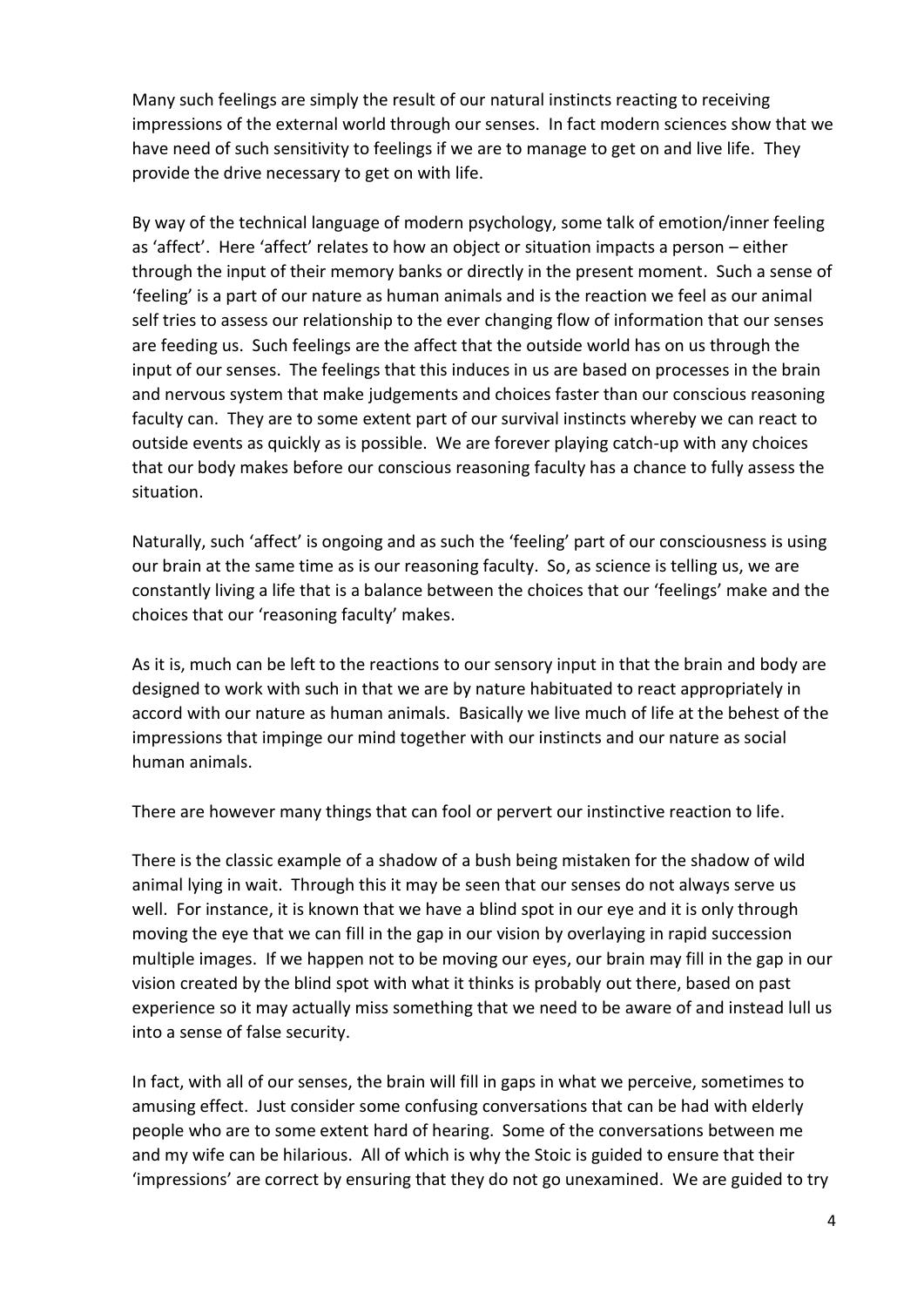to ensure that the information we are receiving through our senses is as good a reflection of the reality of 'what is out there' as is possible.

And that does not just apply to the effectiveness of our senses. When we receive an impression through our senses it travels through the nervous system and the brain and is subjected to various processes whereby it is categorised, assessed against past experience and the like. By the time we are conscious of the impression, not only have the bodily instincts been triggered, but any given impression may have picked up a load of baggage by way of past emotionally loaded experience. Our instinctive drives will also be trying to add to the impression so as to encourage us to follow through in accord with our habituated learnt reactions.

By the time it comes to our conscious awareness, any impression impressed into our mind by the signals from our senses will have become a 'perception' - where we look at 'perception' as meaning 'understanding' in that the 'perception' is an interpretation of the original 'impression' developed by the merging of the impression with our inbuilt and learnt 'habitual opinions' – which often manifest as our appropriate or inappropriate coping mechanism. As such we are constantly being bombarded with the effects of ever fluctuating emotional feelings in that they are for ever reacting to incoming 'impressions'.

When the perception/impression comes to the attention of our reasoning faculty, Stoicism teaches us to unpack all and any inappropriate baggage by way of our training to critically examine such. Despite there being only fractions of a second between our instincts and habituated reactions having triggered our bodily feelings and our getting to grips with any situation through applying our reasoning faculty, more often than not a trained Stoic will be able to put a brake on the development of any inappropriate feelings and so prevent them from getting out of control.

The reasoning faculty is able to re-train errant instincts or inappropriate habituated reactions through rational thought. Science shows that many thought processes in our brains follow well-worn paths – neural pathways. It is known that, through reasoned thought and new habituation, we can lessen the use of some pathways in favour of more appropriate pathways.

In the Stoic training this is done by constantly reinforcing the Stoic framework of beliefs through contemplation and study whereby the beliefs gradually become the thought process that guide all the others. It is also done by trying to maintain as constant a conscious watch on our interaction with all around us as we are able to maintain, both on an ongoing basis and by way of regular self-assessments as to how well we have managed to comply with our chosen standards.

This ongoing reasoned self-assessment of how we ought to have acted as against how we did act helps to set road blocks on the undesirable neural pathways. Our instincts and habitualised reactions will evolve over time according to what our reasoning faculty has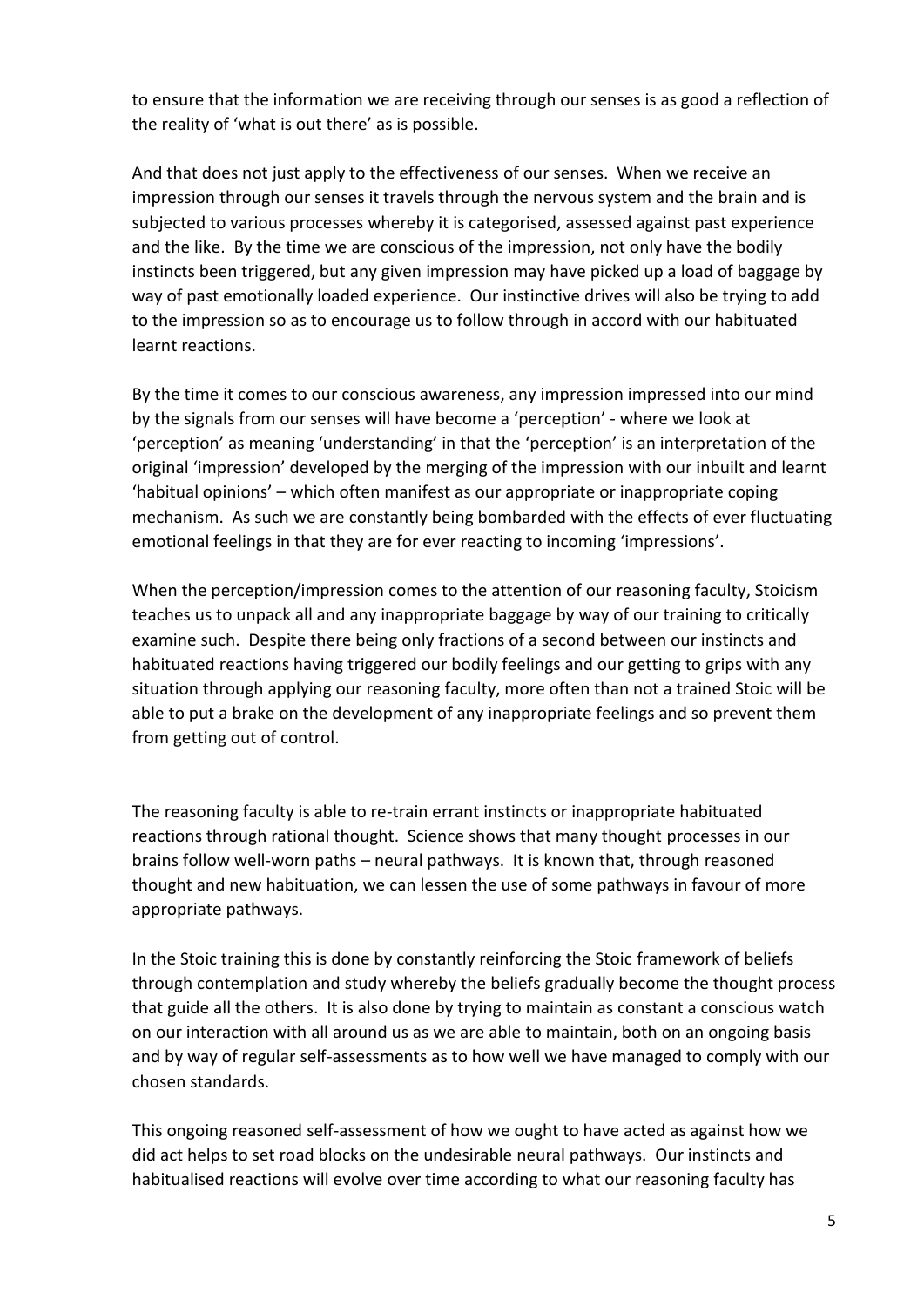assessed to be appropriate. We can educate our instincts to lower the threshold at which they will trigger.

As an example, an 'angry person' is a person who has allowed (usually subconsciously) the threshold that triggers their anger to be lower and lower where eventually the slightest thing can trigger anger in them. But such can be reversed by applying some discipline and willpower to counter the tendency to get angry over small matters, slowly moving on to greater matters till the tendency to anger is all but eliminated. When the instincts spot any issue coming to their attention that may have in the past elicited the perturbation that is anger, they will instead have learnt to prepare the body for action while holding off from any external action till such time as guidance has been sought from the reasoning faculty as to what is the best way to deal with the situations – whereby any reactive action is carried out because such is appropriate and not because one has become angry.

If past judgements as to what is appropriate have been faulty then we will find that we have errant areas of our instincts and habitualised reactions that work against our chosen moral path. Unless we set about correcting our errant mind sets we will have inappropriate feelings and emotions that will affect how we interact with the world about us.

In that errant or appropriate mind sets are set into place by conscious or subconscious judgements as to what we experience of the outside world it may be said that what is affecting our mind sets is 'opinion'. And of course 'opinion' comes down to the issue of wise or unwise use of knowledge or impressions. It is to be remembered that most opinions are learnt - through upbringing or through one's own input. But it is also true that we can change our opinions for the better where necessary, especially as we gain more knowledge and wisdom. And of course it is Stoicism's assertion that a good understanding of the Stoic view of our place in the scheme of things and how things manifest as they do is part of what will confirm sound opinions and help to eliminate unsound opinions.

Many emotions express themselves naturally and in accord with the individual's design without any immediate involvement of the reasoning faculty. While the Stoics of old did to some degree recognised such matters, they did not have the science of today that differentiates between what is simply the input of our nature as social human animals and what is the input of our reasoning faculty when it comes to our choices and judgements. That is, there was no real recognition of what goes on in us subconsciously and all talk was of what we are consciously aware of. But in that we also now know that the conscious mind can train the subconscious mind, much of the Stoic ideas regards dealing with emotions still hold.

Generally emotions and feelings will be instinctual and will be under the control of the choices and judgements of the individual's natural emotion processes. However when it comes to 'healing' an emotion that tends towards perturbations due to inappropriate historical opinions it is necessary for the Stoic to look to their reasoned judgements and